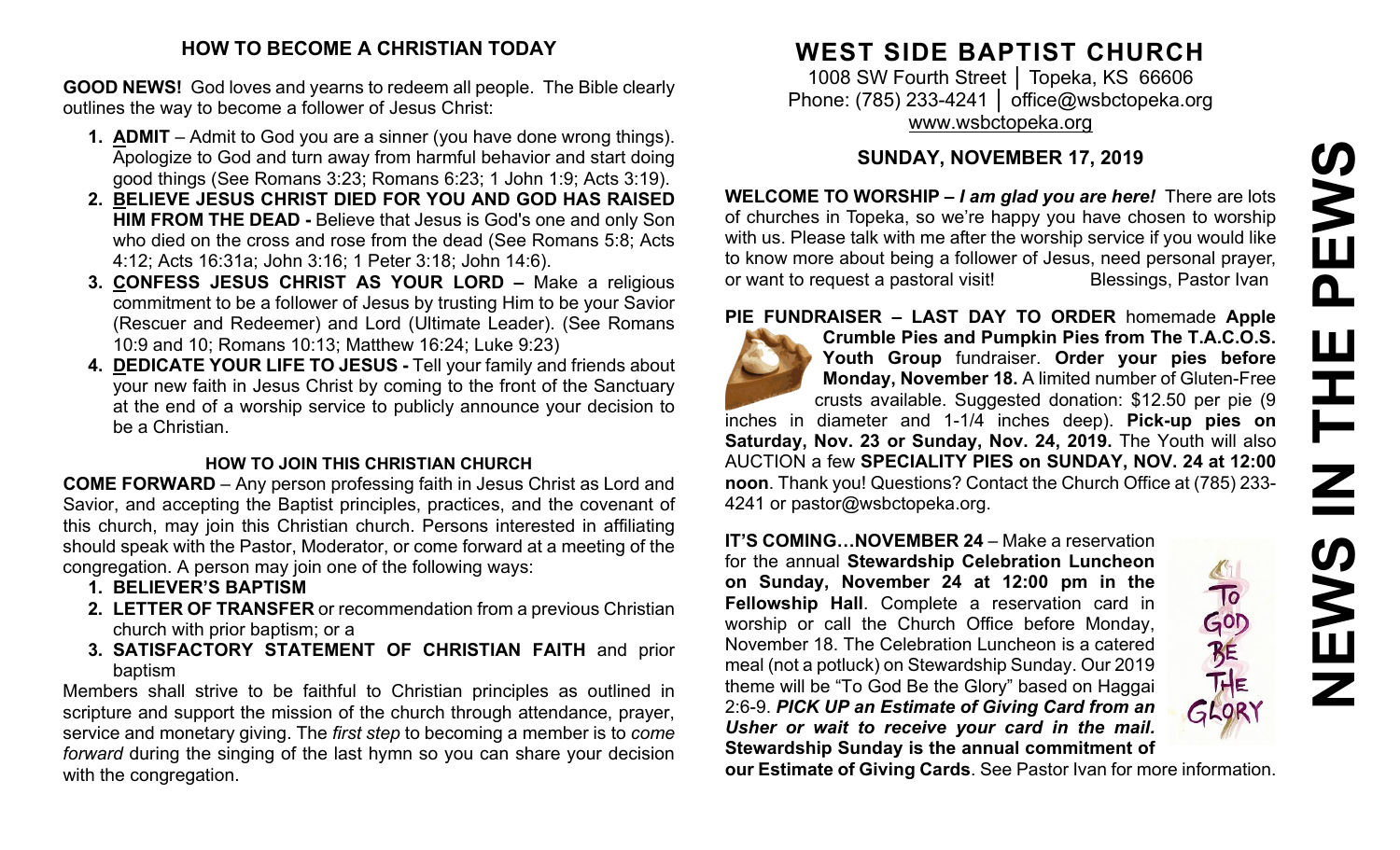**BABY CLOSET -** As we begin to prepare for Christmas, the Baby Closet is asking for help to fill 50 personal care bags for families that visit the Baby Closet during December. Items needed for the bags include **deodorant, shampoo, body wash, toothpaste and toothbrushes, combs, band aids and lotion.** We thank each of you for helping us out with this project. The families are happy to receive these bags



**BIBLE STUDY** – **Bible Study at 10:30 am every Wednesday in Holmer Hall.** Come for the one-hour small group study of the biblical book "**MICAH."** Bible studies are free and open to the public.

**CHRISTMAS ORNAMENTS FOR WWW KIDS** – Donate a new or gently used Christmas Ornament for the WWW Kids Bible Club students. Each child will receive a small gift of candy, fruit, and an ornament. Place item in the box inside the Sanctuary **before Tuesday, December 10**. Thank you! ~ Alice Payne, Coordinator

**CHOIR CHANGES -** All who enjoy singing and have some available time to spend learning music are invited to join the Choir on *Wednesday's at 7:00 pm*, Contact our Choir Director, Matt Smith at (785) 230-6442 if you have any questions or songs you would like to sing.

**FOOD PANTRY - The Free Fruit & Vegetable Food Pantry is now open every Wednesday from 3:30 to 5:30 pm. Call** the Church Office at (785) 233-4241 for more information. **BRING a government-issued PHOTO ID and a piece of US Mail with the clients NAME and CURRENT ADDRESS as proof-of-residency** *every visit*. Equal Opportunity. \*All food



is available at no cost. **We need empty egg cartons and reusable bags.** 

**HOSPITAL & EMERGENCIES –** If you or a loved one is admitted to the hospital for an emergency or for surgery, **the hospital staff and chaplains' office will NOT contact the Church Office or the Pastor**. **You or a family member must call the Church Office at (785) 233-4241 or Pastor's home at (785) 267-0936**. Pastor is willing to visit the hospital and pray prior to surgeries.



# **OUR THOUGHTS AND PRAYERS**

Carpenter, Al & Bradley – Health concerns Carpenter, Harry and Pat – Health concerns Goff, Jim – Health concerns Human Trafficking / Sexual Slavery International Ministries and Missionaries (Global Servants) Jones, Gwen – Health concerns (Potwin Presbyterian) Key, Charles – Health concerns (Nelda Janway's brother) Lewis, Joanna – Health concerns (Nelda and Jack Janway's grandniece) Longstaff, Judy and Ernie – Health concerns Lynch, Holly – Health concerns (Nancy Oshe's daughter) Matthiessen, Jessica – Health concerns May, Nancy – Health concerns Merrifield, Bill and Marie – Health concerns Morris, Annie – Healing (Don & Molly Morris granddaughter-in-law) Morris, Don and Molly – Health concerns Poe, Becky & Terry – Health concerns Roach, Carolyn – Health concerns (Nelda Janway's sister) Springer, Keith – Health concerns (Marianne Spano's brother) Springer, Larry – Health concerns (Marianne Spano's brother) Swank, Kim – Health concerns WWW Kids Bible Club Zab, Lola – Health concerns (Marianne Spano's sister)

# **HOMEBOUND & CARE FACILITIES:**

\*Portia Allbert \*Hilda Lundgren \*June Cunningham – Brewster Place \* \* Renea May \*Shirley & Larry Dell \*Rogene Moody - Homestead \*Helen Farrar –Plaza West \*Ken Paslay – Brookdale \*Gerald Haney – \*Theo Penny \*Russ Hunter – \*Edward Perkins \*Mary Lou Johnson – Aldersgate \*Juanita Plankinton \*Alice Kieffer \*Hazel Smith-Tindall – Ottawa \*Etta Landis –Capital Ridge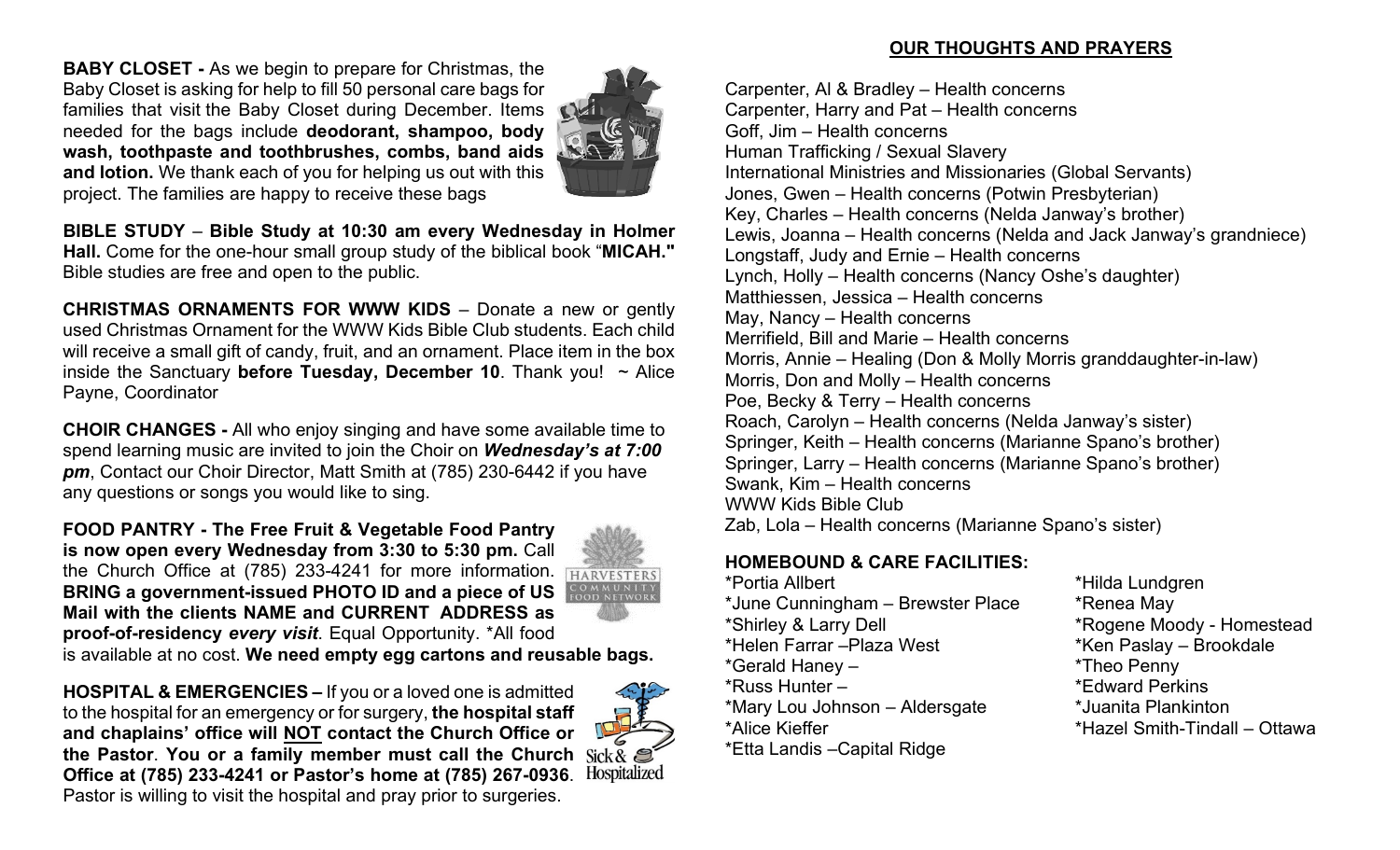# **MEADOWS ELEMENTARY SCHOOL HOLIDAY**

**COLLECTION -** During the month of November we will be asking for donations of socks, sweatpants and boxes of tissues for the children who attend Meadows Elementary. A small tree will be set up in the sanctuary where these items can be placed.



**YOU'RE INVITED TO SUNDAY SCHOOL -** Be kind to yourself and join a class! It's an opportunity to learn more about the Bible, our faith, ourselves, our past, present, & future, and our Savior. We are offering four different class opportunities for adults.

- "**The Apostles Creed: Together We Believe**" by Matt Chandler taught by Jack Janway upstairs in the first room off the elevator. It is a new 12-week, video-based study. Each session is based on a part of the Apostles Creed and how it applies to living as Christians.
- "**The Basics of Christian Faith**" taught by Pastor Ivan. It meets downstairs in the Youth Room.
- "**Outlive Your Life" by Max Lucado**. Rexanne Greuter is leading a women's class discussing ideas and spending meaningful time in prayer support. This class is upstairs in the first room off the South stairway.
- **"Reading the Bible as Literature"** a video series taught by Doug Mauck in Holmer Hall. These videos help bring the Bible to life and increase our understanding.

You would be welcomed at any of these classes. They are open to all. It's a great chance to fellowship with other believers and to enhance your spiritual growth. Classes begin @ 9:15 every Sunday morning.

### **WWW KIDS BIBLE CLUB – W**onderful **W**est Side **W**ednesdays (WWW)



Bible Club has begun another year of adventure! **Supper will be served at 5:30 pm**. Come on in and register between 4:30 - 5:30 pm. Forms for registration will be available at the door or you may request those ahead of time by calling the church office. Bible Study classes available for Kindergarten through adult. Van rides

to and from the church are available. Please call the church office (785 233- 4241) to arrange a ride or for more information. We want to see you there!!

# **WEEKLY CALENDAR**

#### **SUNDAY, NOVEMBER 17**

| $9:15$ am | <b>Sunday School</b> |
|-----------|----------------------|
| 10:30 am  | Worship Service (S)  |

#### **MONDAY, NOVEMBER 18**

| $9:00$ am | <b>Baby Closet</b> |
|-----------|--------------------|
|-----------|--------------------|

#### **TUESDAY, NOVEMBER 19**

| $5:30 \text{ pm}$ | Christian Ed Meeting (HH)      |
|-------------------|--------------------------------|
| $6:00 \text{ pm}$ | Capital City Men's Chorus (FH) |

#### **WEDNESDAY, NOVEMBER 20**

| $10:30$ am       | Bible Study – Book of Haggai (HH)   |
|------------------|-------------------------------------|
| $3:30 - 5:30$ pm | Fruit & Vegetable Food Pantry (FH)  |
| $5:00 - 7:00$ pm | <b>Baby Closet Ministry</b>         |
| $5:30 - 6:00$ pm | Free Supper (FH)                    |
| $6:00 - 7:00$ pm | Bible Study and WWW Kids Bible Club |

### **THURSDAY, NOVEMBER 21**

1:00 - 3:00 pm Baby Closet Ministry

# **FRIDAY, NOVEMBER 22 PASTOR'S DAY OFF**

6:00 pm Movie Night "The Grinch"

### **SATURDAY, NOVEMBER 23**

1:00-3:00 pm Quilling Workshop (HH)

# **SUNDAY, NOVEMBER 24**

| $9:15$ am          | <b>Sunday School</b>      |
|--------------------|---------------------------|
| $10:30$ am         | Worship Service (S)       |
| $12:00 \text{ pm}$ | <b>Stewardship Dinner</b> |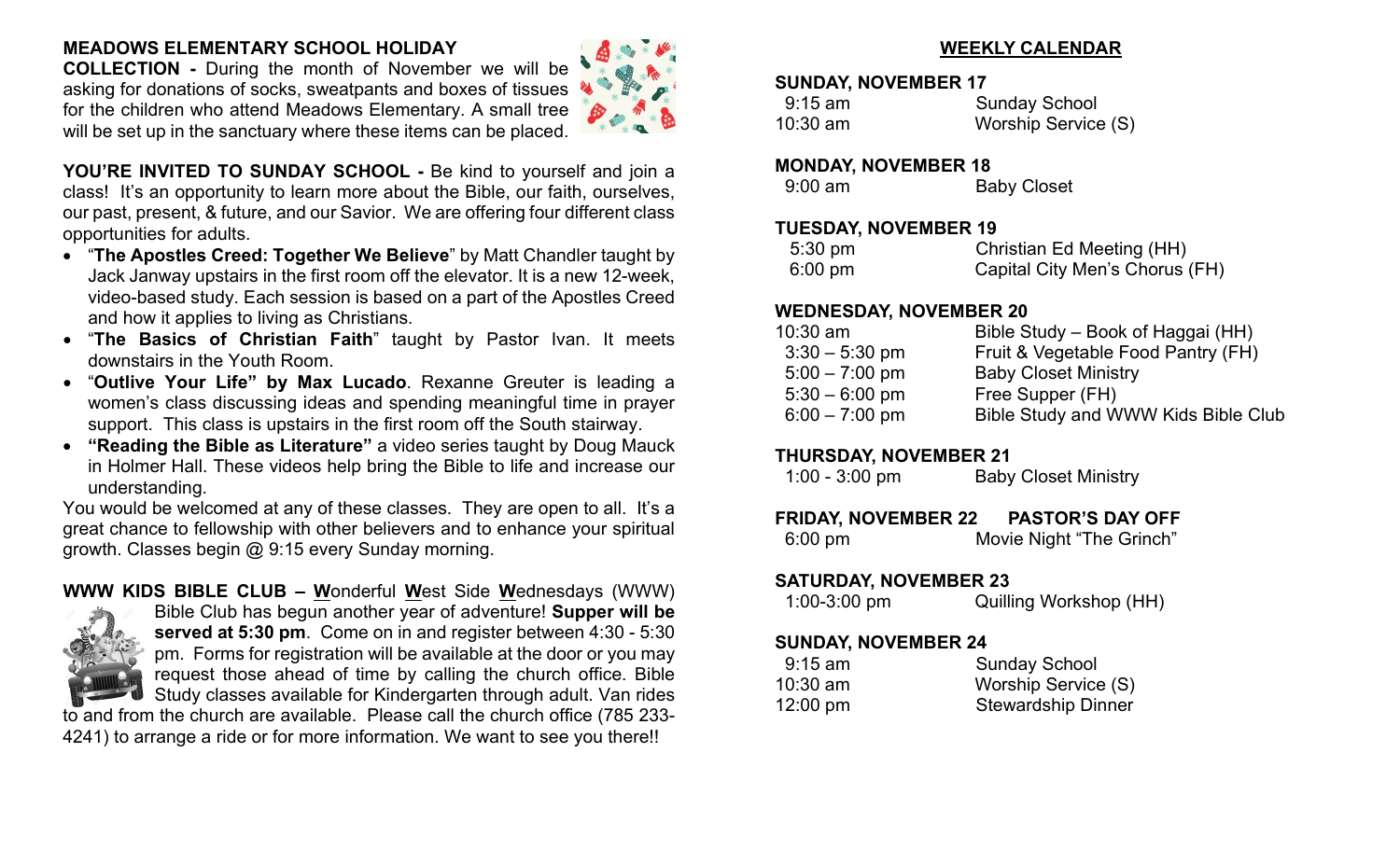

This is the final month to recognize persons who have joined our congregation during the month of

November. On the first Sunday of the month, those celebrating an anniversary are recognized in the worship service, and we use a brief litany to dedicate them to God once more. Those celebrating an anniversary membership renewal in November:

| $\bullet$ | <b>John Swain</b>        | <b>Baptism</b> | November 07, 1965            | 54 Yrs |
|-----------|--------------------------|----------------|------------------------------|--------|
| $\bullet$ | <b>Steve Farrar</b>      | <b>Baptism</b> | November 13, 1966            | 53 Yrs |
| $\bullet$ | <b>George Gammell</b>    | <b>Baptism</b> | November 09, 1969            | 50 Yrs |
|           | <b>Helen Bloom</b>       | Letter         | November 28, 1971            | 48 Yrs |
| $\bullet$ | <b>Brice Smith</b>       | <b>Baptism</b> | November 02, 1972            | 47 Yrs |
| $\bullet$ | <b>Bruce Smith</b>       | <b>Baptism</b> | November 02, 1972            | 47 Yrs |
| $\bullet$ | Ken Paslay               | Letter         | November 08, 1973            | 46 Yrs |
| $\bullet$ | Julie Hershey            | <b>Baptism</b> | November 30, 1975            | 44 Yrs |
| $\bullet$ | Jan Pukach               | Letter         | November 16, 1955            | 44 Yrs |
| $\bullet$ | <b>Clarence Payne</b>    | <b>Baptism</b> | November 20, 1977            | 42 Yrs |
| $\bullet$ | <b>Andrea Mauck</b>      | <b>Baptism</b> | November 16, 1980            | 39 Yrs |
| $\bullet$ | <b>Trena Ansell</b>      | Letter         | November 13, 1985            | 34 Yrs |
|           | <b>Colleen Smith</b>     | <b>Baptism</b> | November 11, 1990            | 29 Yrs |
| $\bullet$ | <b>Emily Hersh</b>       | <b>Baptism</b> | November 20, 2011            | 8 Yrs  |
| $\bullet$ | Katelyn Hersh            | <b>Baptism</b> | November 20, 2011            | 8 Yrs  |
| $\bullet$ | <b>Shelby Hersh</b>      | <b>Baptism</b> | November 20, 2011            | 8 Yrs  |
| $\bullet$ | <b>Christine Carrier</b> | <b>Baptism</b> | November 01, 2015            | 4 Yrs  |
|           | Kim Maggard              | <b>Baptism</b> | November 01, 2015            | 4 Yrs  |
| $\bullet$ | Stella Maggard           | Experience     | November 01, 2015            | 4 Yrs  |
| $\bullet$ | <b>Kenneth Mildfeldt</b> | <b>Baptism</b> | November 01, 2015            | 4 Yrs  |
| $\bullet$ | <b>Jolie Lippitt</b>     | Experience     | November 04, 2018            | 1 Yr   |
| $\bullet$ | <b>Tera Triggs</b>       |                | Experience November 04, 2018 | 1 Yr   |

Please offer them your congratulations and rejoice with them in the celebration of another year of giving and service to God through West Side Baptist Church. If you have information for a missing member, please contact the Church Office.



**FINANCIAL GIVING** – Thank you for the generous support of the work of God in and through West Side Baptist Church. Donations report:

|                               | 11-10-2019  |                | Y-T-D        |
|-------------------------------|-------------|----------------|--------------|
| <b>General Fund</b>           | 2,928.00    |                | \$187,017.08 |
| <b>Building Main</b>          | \$<br>15.00 | \$             | 9,256.00     |
| <b>Sunday School</b>          | \$<br>16.43 | $\mathbb{S}^-$ | 441.56       |
| <b>Baby Closet</b>            | \$          | \$             | 1,550.00     |
| Fellowship/Benevolence \$     | 5.00        | \$             | 1,976.22     |
| <b>World Mission Offering</b> | 26.09       | \$             | 1,763.09     |

**NOMINATIONS FOR 2019 -** Nominating Committee members, Maryanne Spano, Nancy Cottril, Dick May, Jr., Ernie Longstaff and Sonia Roling submitted the following:

- o **Moderator - Pat Carpenter**
- o **Treasurer - Nancy Lindberg**
- o **Church Clerk - Fran Seymour Hunter**
- o **Christian Education – Open (No Nomination)**
- o **Missions - Jim Goodnow**
- o **Worship - Brice Smith**

The Church Council voted to accept the report and present it to the congregation. **The Church will vote to adopt these nominees and the proposed 2020 Budget on** *Sunday, December 8, at 9:00* **in the Fellowship Hall during the Church Business Meeting (Budget Breakfast)** 

**Thank you. ~ Pat Carpenter, Church Moderator**

**OUTREACH EVENTS** – The Ministry of Outreach will be offering several workshops and special gatherings in November and December:



- **QUILL CHRISTMAS CARD WORKSHOP -**
- Deborah Edwards will be offering this workshop **Saturday, November 23 at 1:00 pm in Holmer Hall**. This workshop will require both days to complete. A \$10.00 free-will donation is suggested to cover materials. Call the Church Office to sign up.
- **BOARD GAME NIGHT** will be held in Fellowship Hall on **Friday, November 22 from 6:00 to 8:00 pm.** Bring your favorite games and favorite snacks for a great family night activity.
- **MOVIE NIGHT –** Free movie night, The Grinch, on Friday, December 6 at 6 pm.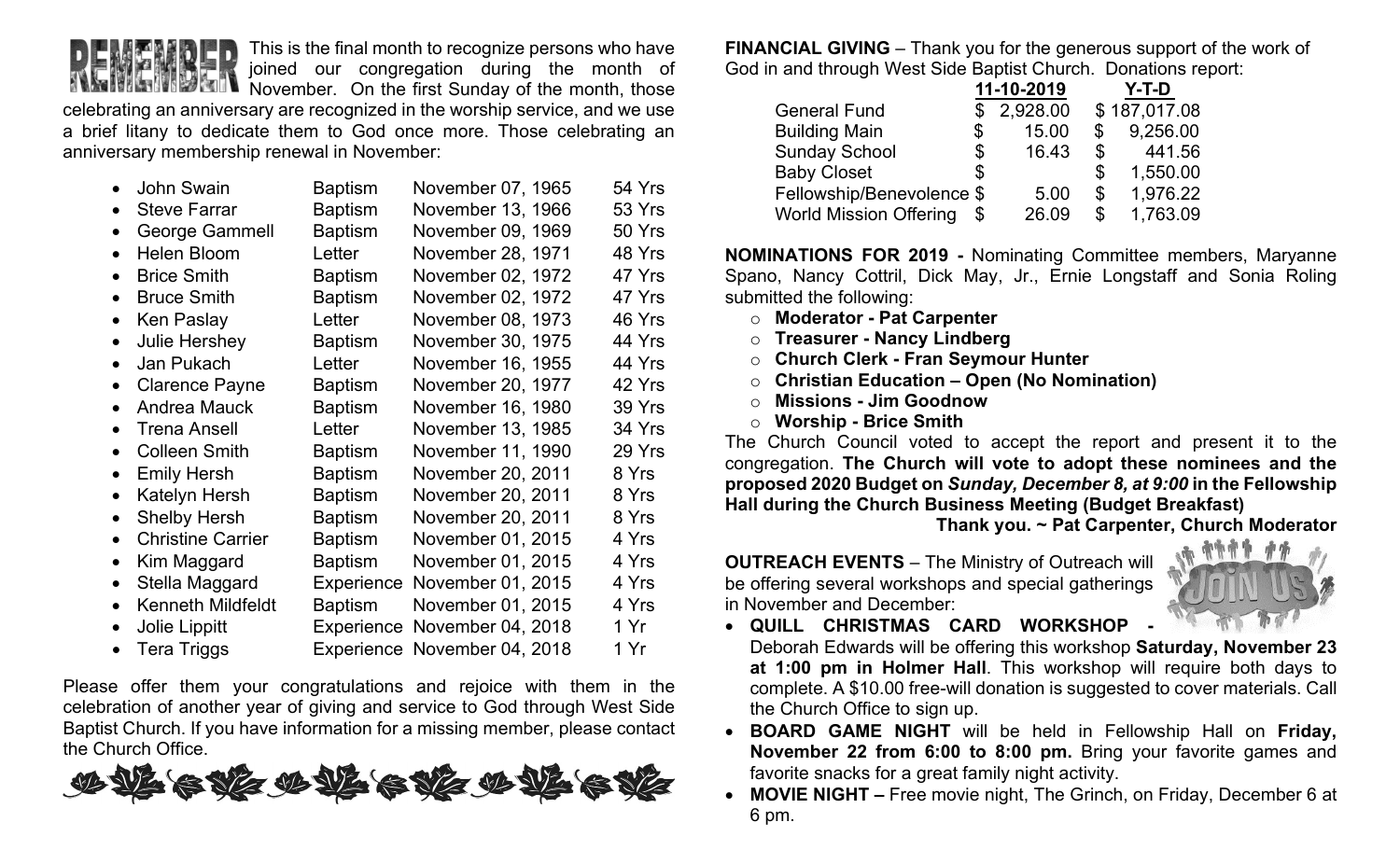

**PROSED 2020 BUDGET –** The Church Council approved the draft **Budget for 2020**. Please review the details of the proposed Budget before the **Congregational Meeting on Sunday, December 8 at 9:00 am in the Fellowship Hall. Breakfast Potluck:** bring a breakfast casserole or dish to share. Copies are available from an Usher or the Church

Office. See Nancy Lindberg, Church Treasurer, for details or questions.

**THANKSGIVING DINNER** – Everyone is invited to join the annual **WWW Thanksgiving Dinner on Wednesday, November 20 at 5:30 pm.** We will be serving turkey, mashed potatoes, and sweet potatoes will be provided. Bring a side dish or salad to share with our neighbors. All are welcome to this free meal.

**HANGING OF THE GREENS –** The Hanging of the Greens (decorating the Sanctuary, Holmer Hall, and classrooms for Advent/Christmas) will be **Saturday, November 30 at 9:00 am**. Everyone is encouraged to help "deck the halls and walls."



**GREUTER FAMILY OPEN HOUSE COOKIE PARTY –** Come to the **Greuter** 



**Open House Cookie Party** on **Saturday, December 14** from **1:00 to 4:00 PM** at **2211 SW 33rd St., Topeka 66611**. We make a couple of thousand cookies, so you will not need to bring cookies, gifts, or anything but an appetite. Enjoy the many tasty treats we make to share during the holidays. We fouse will serve coffee and punch. It is a "come and go" event. No reservations needed. Kids welcome!

~ Ivan, Rexanne, Jessa, Macy, and David

**CHRISTMAS EVE SERVICE –** The Worship Committee is planning the **Christmas Eve Candlelight Communion Service on Dec. 24 at 5:00 pm.**  We will sing familiar hymns, listen to special music, and worship the Lord. Share your ideas with Jan Mauck, Chair of the Worship Committee.

# **WORSHIP LEADERS: NOVEMBER**

**Acolytes –** Nathan Poe and Shelby Hersh **Technology Team –**Tom Mansfield, Brice Smith, and Bruno Sprenks **Ushers** – Mark Arnold, Don Johnson, Steve May, Clarence Payne, and John Swain

# FREE **MOVIE NIGHT**

**ILLUMINATION PRESENTS** 

Dr. Seuss

Come watch as a grumpy Grinch plots to ruin Christmas for the village of Whoville in "The Grinch" (2018). A free movie night for all ages!

**FRIDAY, DEC. 6 6 PM WEST SIDE BAPTIST CHURCH** 1008 SW 4TH ST., TOPEKA WWW.WSBCTOPEKA.ORG